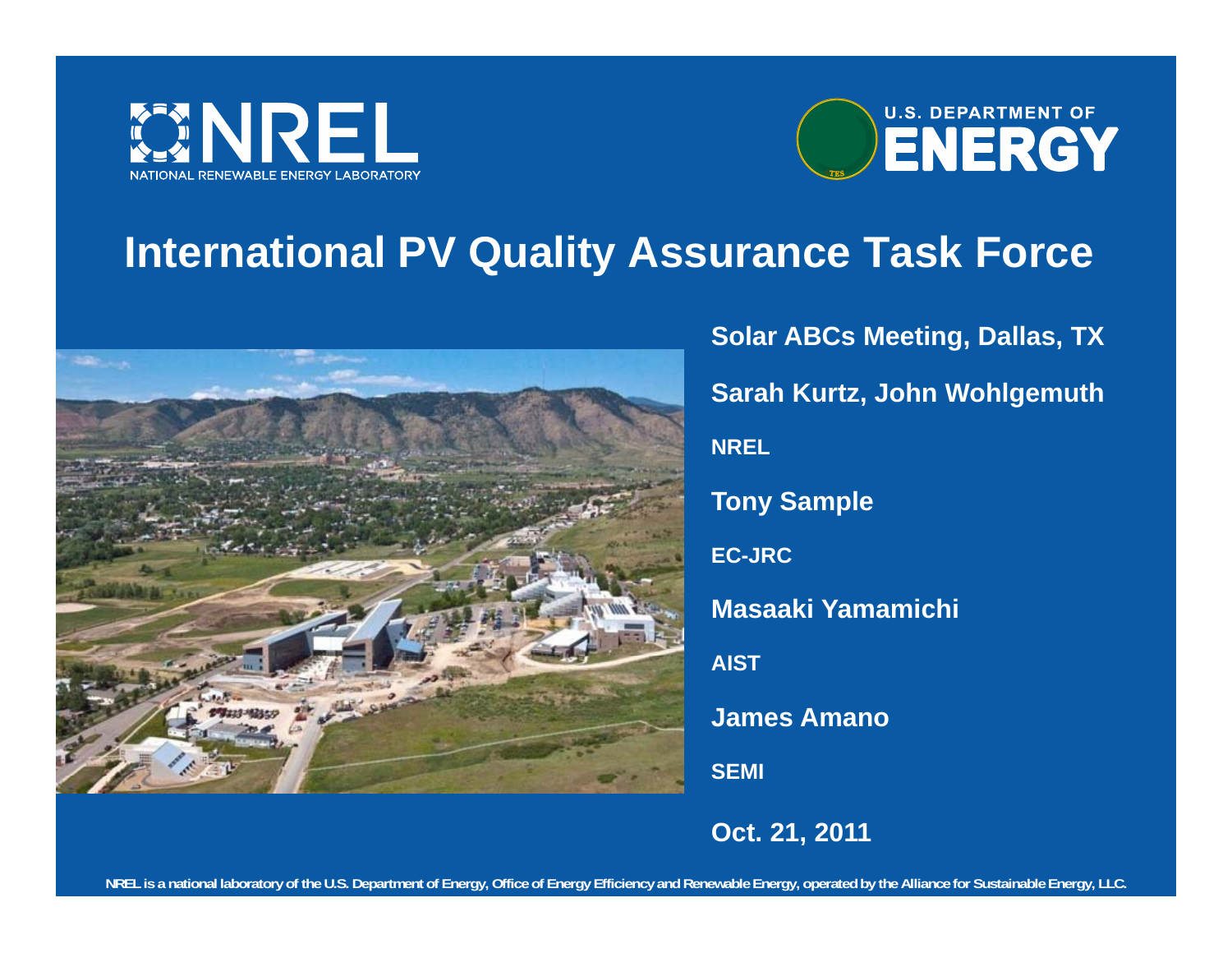# International PV Module Quality Assurance Forum

San Francisco, July, 2011 **Goals**:

**1. Create a Q gy y A ratin g s ystem to differentiate the relative durabilit y of module designs**

1) Compare module designs

2) Provide a basis for manufacturers' warranties

3) Provide investors with confidence in their investments

4) Provide data for setting insurance rates

**2. Create a guideline for factory inspections of the QA system used di fti uring manu fac turing.**

| <b>Hosted by</b> | <b>Supported by</b>  |
|------------------|----------------------|
| <b>NREL</b>      | <b>JRC</b>           |
| AIST             | US DOE               |
| <b>PVTEC</b>     | <b>SEMI PV Group</b> |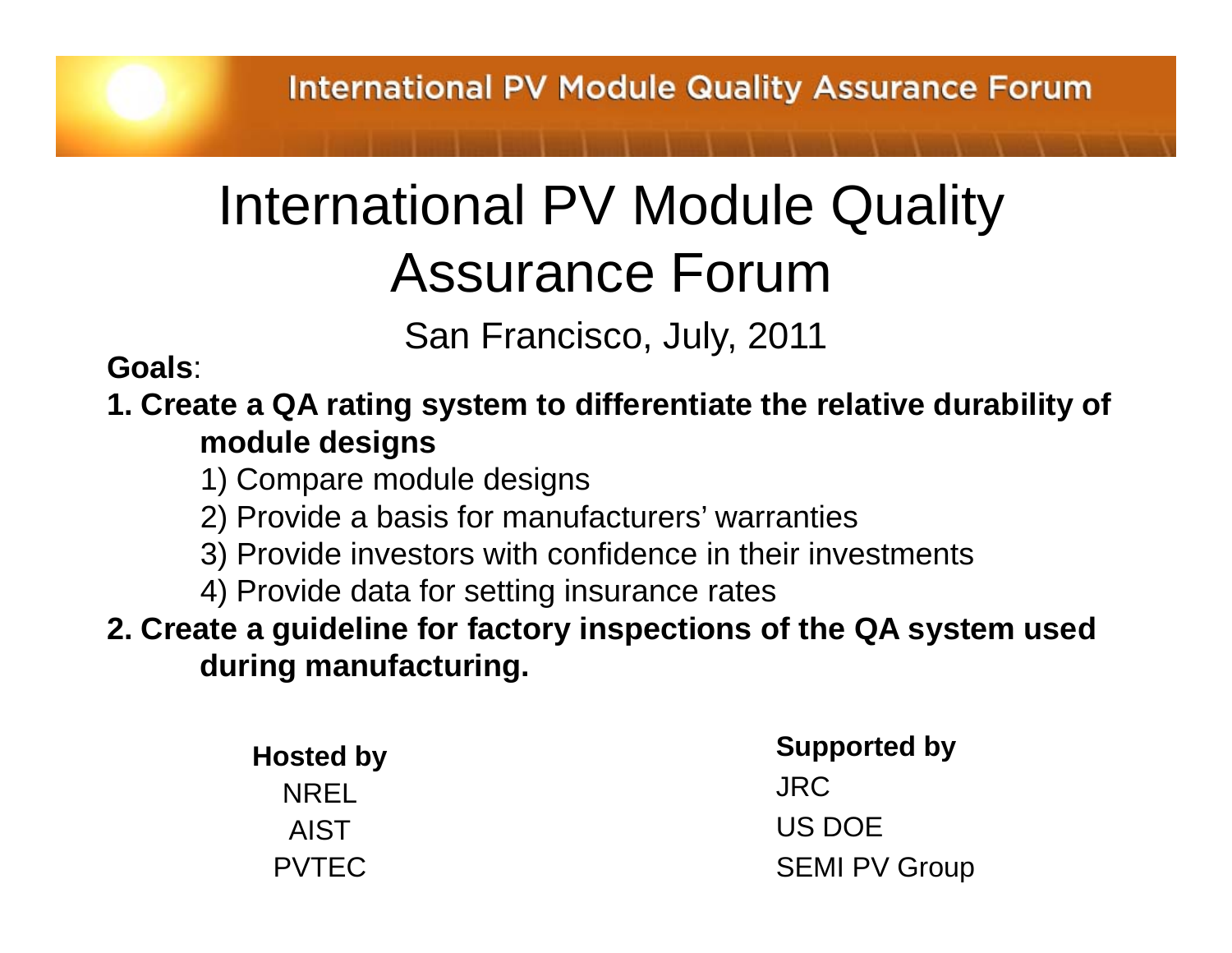The PV QA Task Force was formed at the conclusion of the Forum and consists of five (six) Task Groups;

**Task Group 1**: PV QA Guideline for Manufacturing Consistency 95 volunteers (leader Ivan Sinicco)

- **Task Group 2**: PV QA Testing for Thermal and mechanical fatigue including vibration (leader Chris Flueckiger)
- **Task Group 3**: PV QA Testing for Humidity, temperature, and voltage (leaders John Wohlgemuth and Neelkanth Dhere)
- **Task Group 4**: PV QA Testing for Diodes, shading and reverse bias (leaders Vivek Gade and Paul Robusto )
- **Task Group 5**: PV QA Testing for UV, temperature and humidity (leader Michael Köhl)
- **Task Group 6:** Communication of PV QA ratings to the community (leader David Williams)

157 volunteers for Task Groups 2-6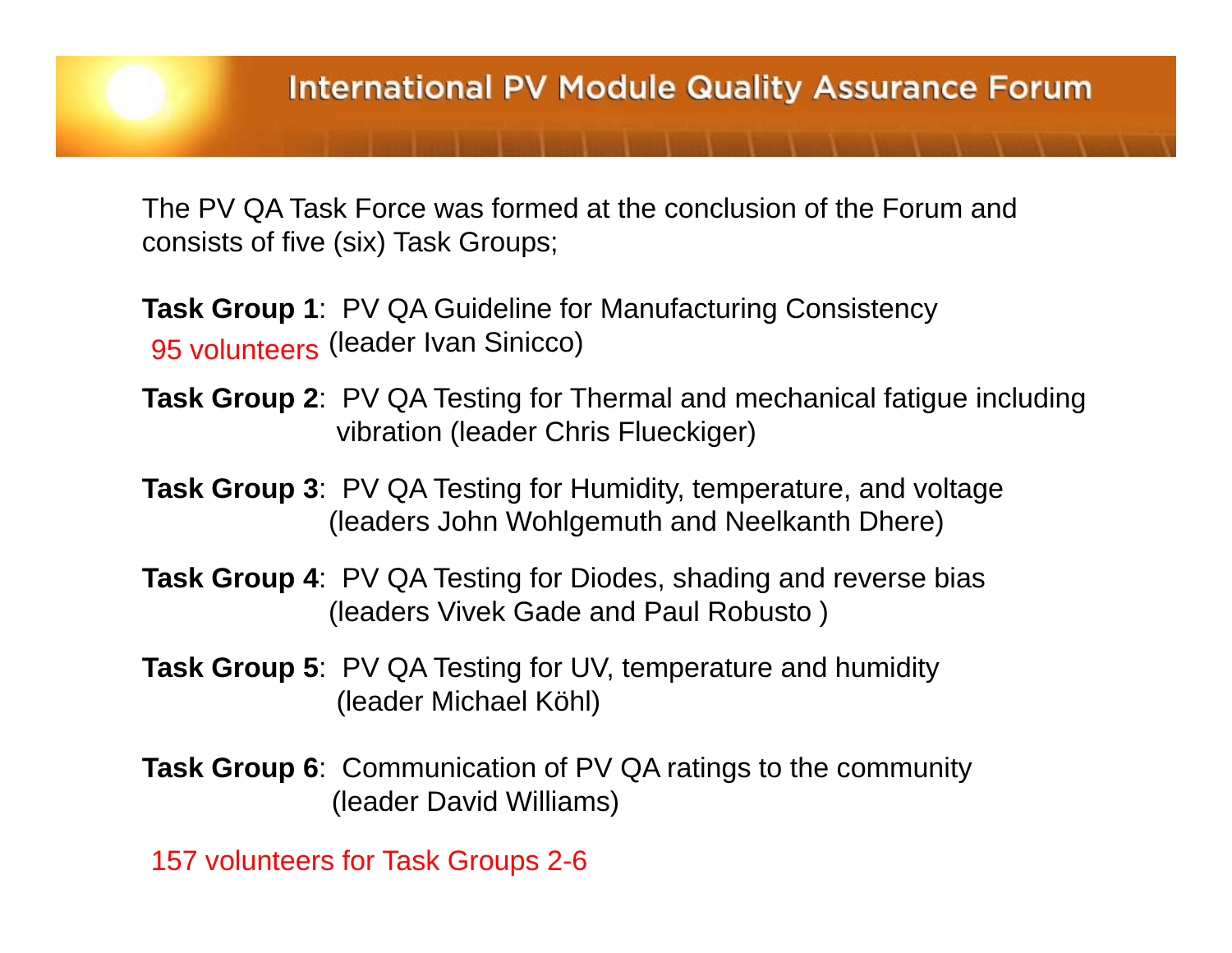# Roadmap-Goals and Milestones

- **□** Goals: to create a single set of QA standards and guidelines.
	- A QA rating system
	- A manufacturing QA guideline
- Milestones (interim):
	- QA standards and guidelines for Si PV Modules
		- *Task Group proposal (s) to IEC TC82 WG2 Spring 2012*
		- > Task Group proposal (s) to IEC TC82 WG2 Fall, 2012
		- $\triangleright$  Testing under the international QA standard begins Spring 2012.

### **D** Meetings:

- #1 International QA Forum @ San Francisco, USA Jul.15-16, 2011 ■ Introductory EU meeting @ Hamburg, Germany 6 Sep.8, 2011 ■ APEC meeting @ San Francisco, USA Netting 2011 ■ APEC meeting @ Taipei, Taiwan 
■ Oct. 12-13, 2011 ■ #2 International QA Forum @ Tokyo, Japan Dec. 7, 2011 #3 I t ti l QA F @ E S i 2012 International Forum Europe **Spring, 2012** 
	-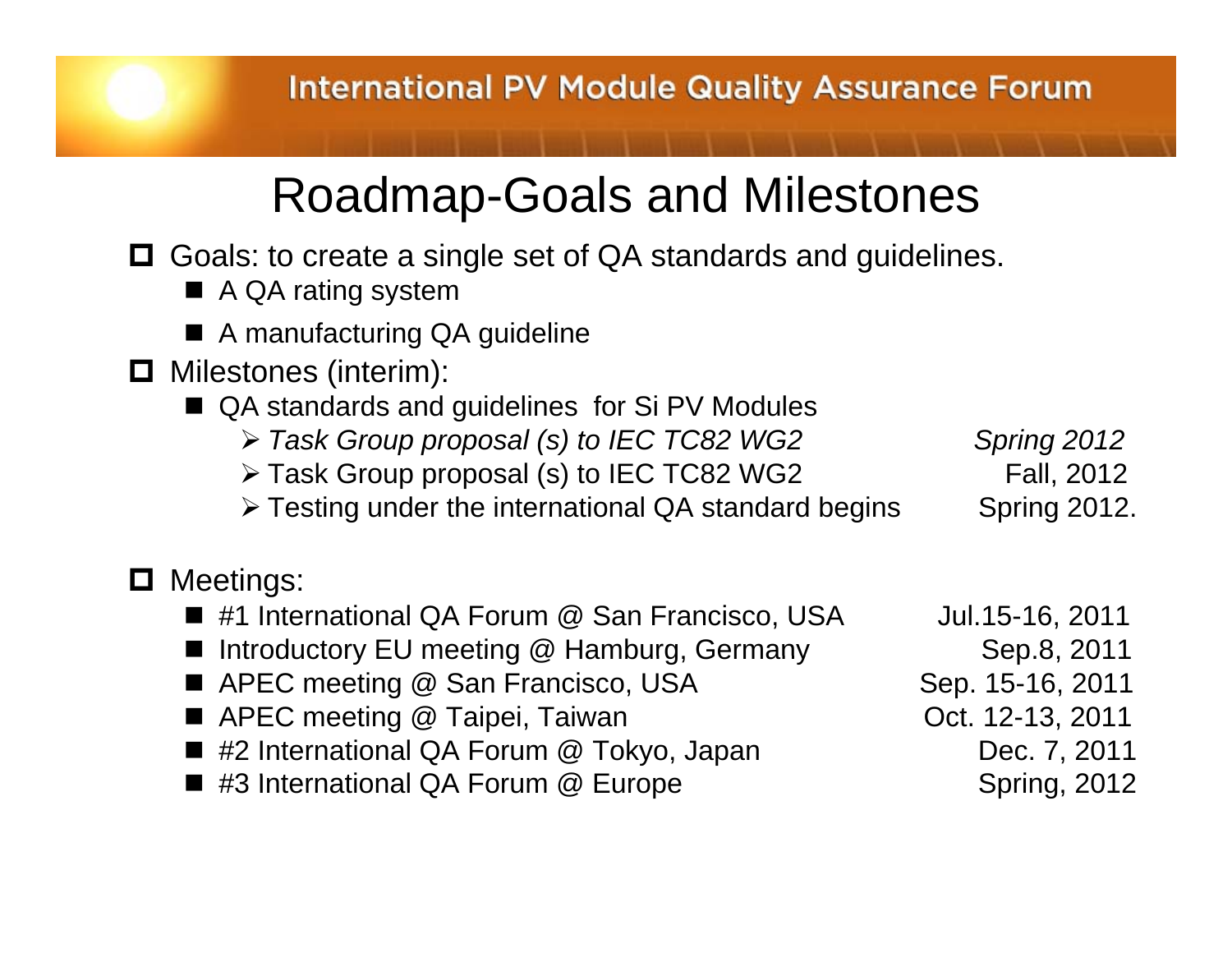### **International PV Module Quality Assurance Forum**

**Task Group 1**: PV QA Guideline for Manufacturing Consistency (leader Ivan Sinicco)

Members, Leader: *Ivan Sinicco* (Oerlikon Solar ltd) Region JP→Leader: *Yoshihito Eguchi* (Sharp) Region Americas Leader: *Alex Mikonowicz* (NN) Region Europe Leader: *Gunnar Brueggemann* (Oerlikon Solar ltd) Region China Leader: *Zhou Wei*

The regional task groups are divided into 4 sub-task groups identically in all regions, dealing with specific topics:

- a) Incoming Material Acceptance Procedures
- b) Traceability of products, materials and processes
- c) Production Process control

d) Return of defective products, analysis and warranties Next meeting: Oct. 11 (teleconference)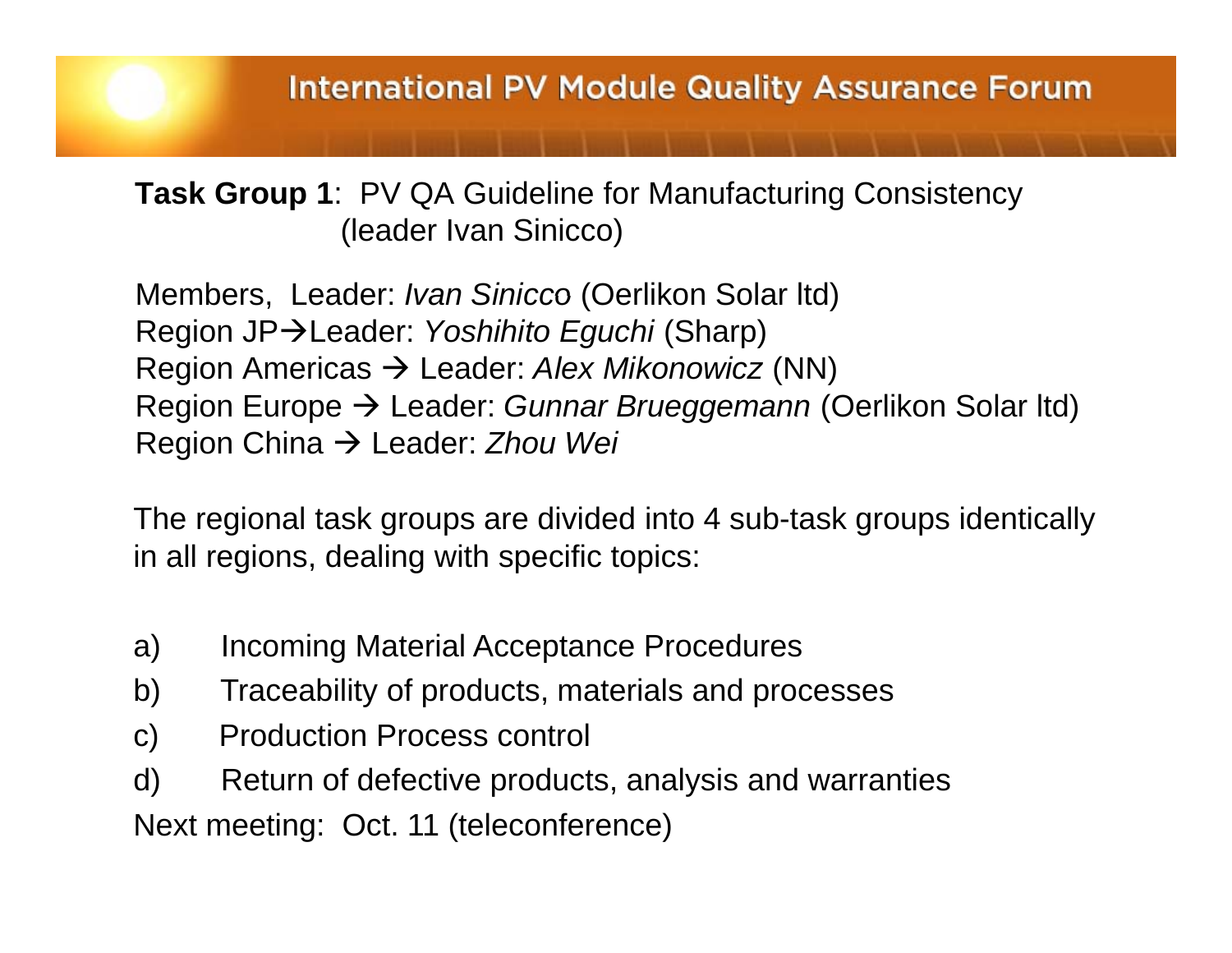## Task Group 2 Thermal and Mechanical Fatigue Includin g Vibration

**Task Group 2**: Thermal and Mechanical Fatigue including Vibration (leader Chris Flueckiger)

#### **Proposed Scope:**

Failures of cell interconnects and solde r bonds have been identified as <sup>a</sup> key cause of long-term failure of PV modules. The primary stresses affecting the failure rates have been shown to be thermal and mechanical. There is evidence that vibration during transportation can contribute.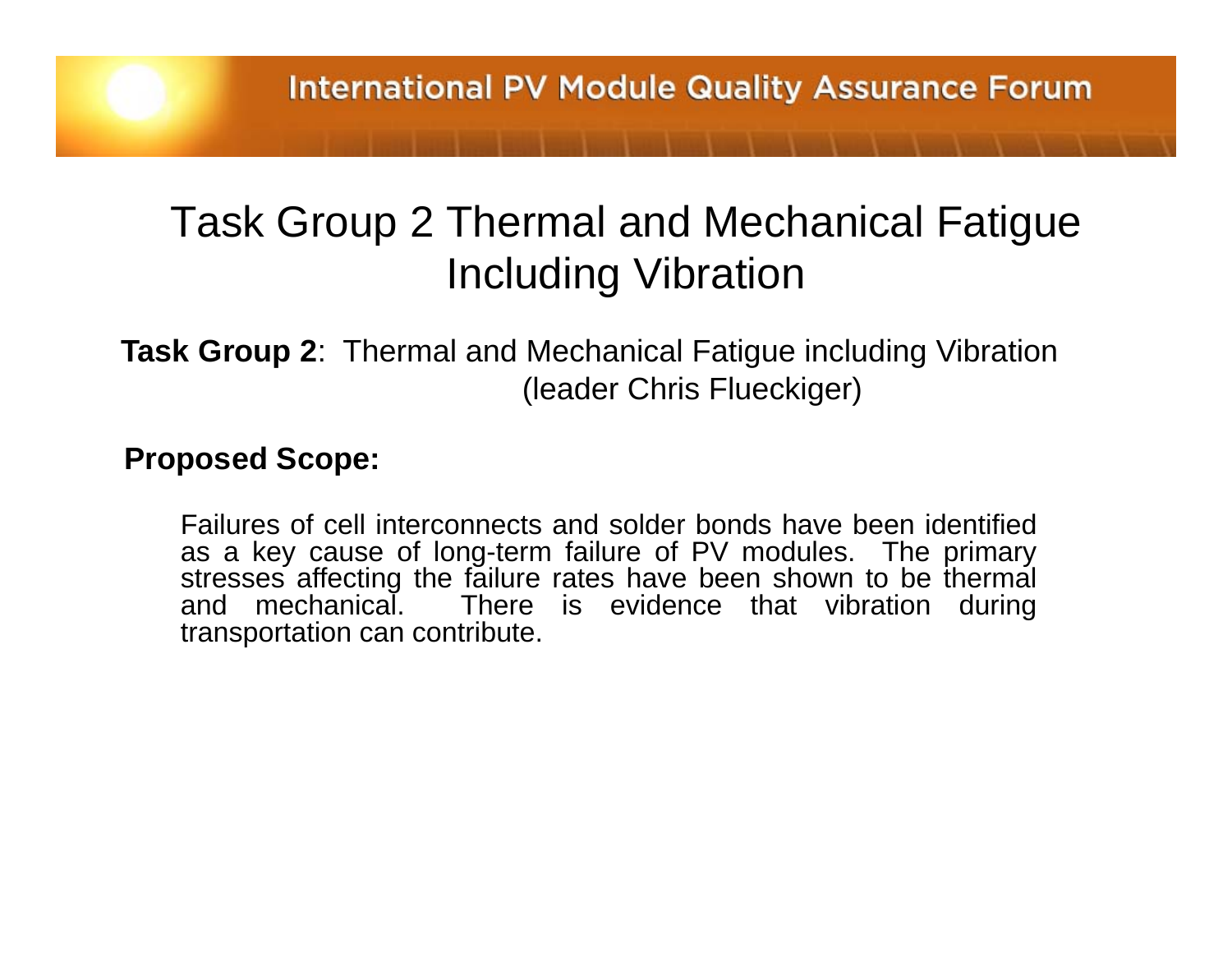#### **Task Group 3**: PV QA Testing for Humidity, temperature, and voltage (leaders John Wohlgemuth and Neelkanth Dhere) About a dozen members

#### **Proposed scope**:

Corrosion and charge movement, especially resulting from moisture ingress and electrical bias, can have dramatic effects on PV modules. There are many relevant processes and the interactions between stresses may make testing very difficult. There is also evidence that light can affect the failure rates, but <sup>a</sup> separate task group has been formed for this; the two will need to coordinate definition of scope.

- •Do not plan to propose just increasing the time at 85/85.
- $\bullet$  Plan to model the moisture ingress into various types of modules in different climates (humid/dry)
- $\bullet$  Will likely have to evaluate the humidity/temperature dependence for different module constructions in different ways.
- • Look for ways to pre-stress certain constructions (e.g. edge seals) before damp heat exposure.

#### **Next call October 13 at 8:00 am MDT**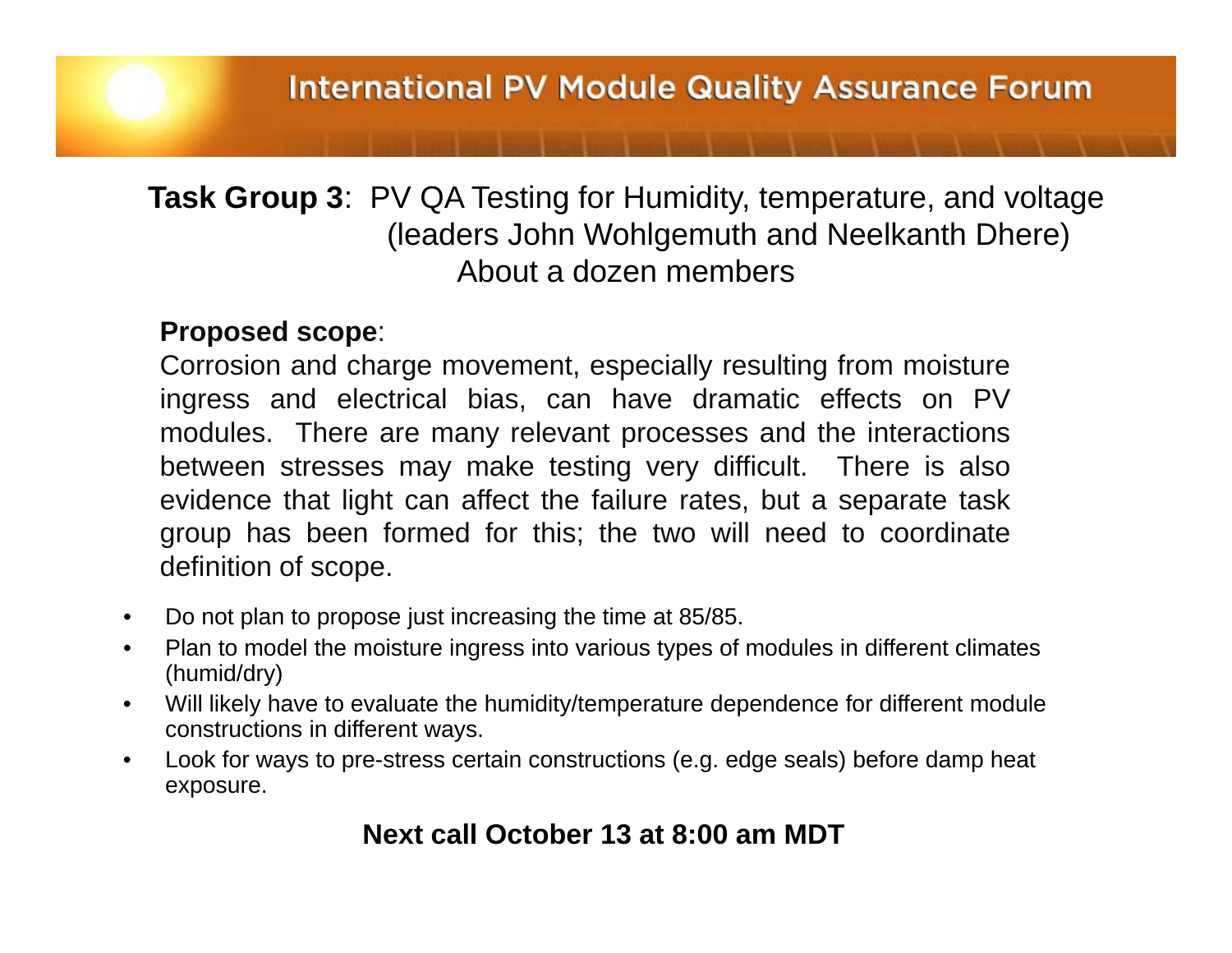### **Task Group 4 Diode, Shading & Reverse Bias**

• **Team Leaders** : Vivek Gade (Jabil) and Paul Robusto (Intertek) (Intertek)

#### $\bullet$ **Proposed Scope:**

The goal is to propose tests that intend to not only close the gaps in current qualification tests related to diode but go be yond it and find failure mechanisms to cover critical reliability aspects for long term performance.

#### •**Approach:**

The strategy currently employed is as follows:

- Form <sup>a</sup> strong team and encourage knowledge sharing through wiki page and meetings.
- Literature search, share, review, and discuss.
- Investigate potential diode related field failures available
- Short list and prioritize tests to focus on.
- $-$  Conduct initial experiments to explore failure mechanisms.
- Present <sup>a</sup> tentative roadmap by the end of this year.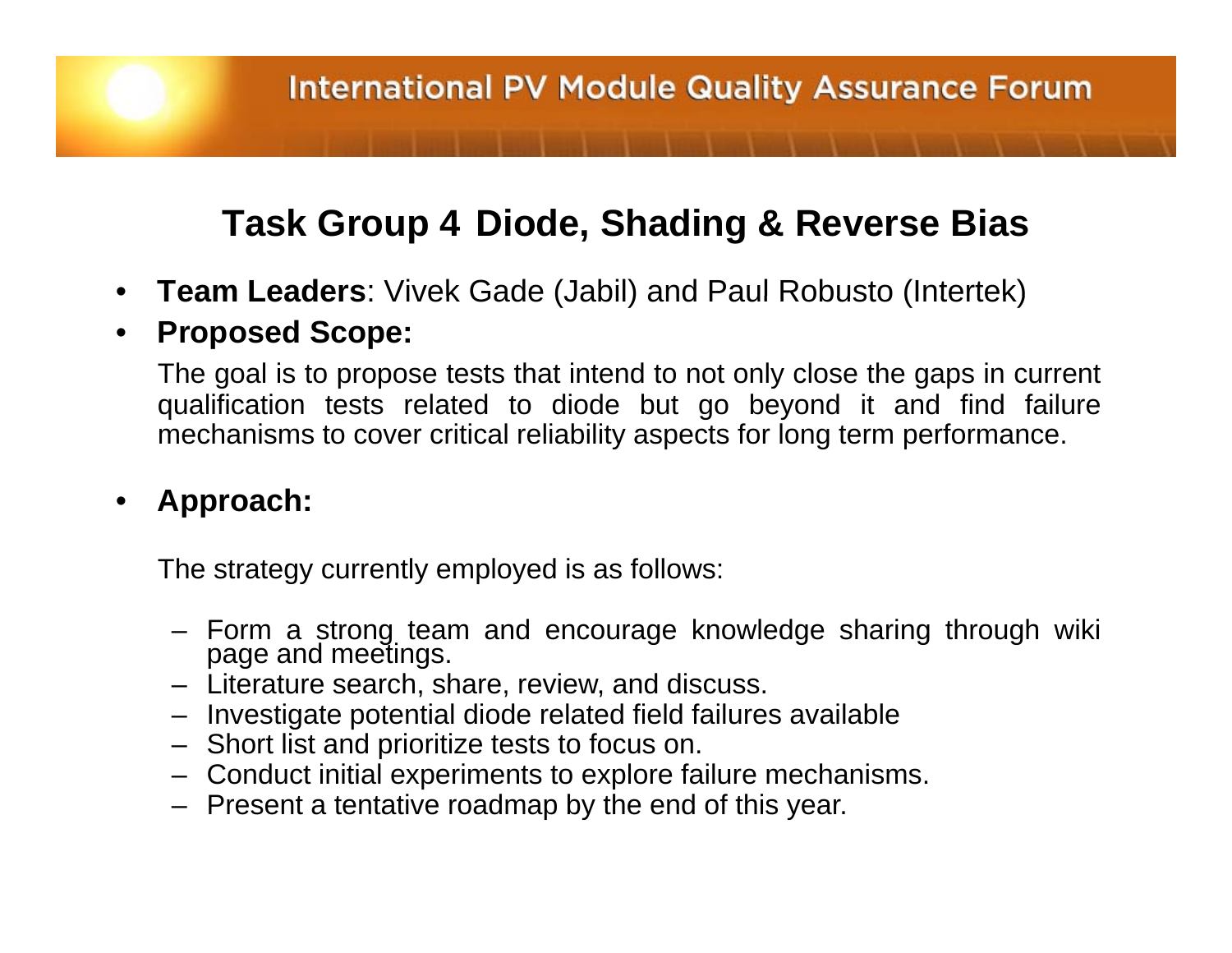#### **International PV Module Quality Assurance Forum**

**Task Group 5**: PV QA Testing for UV, temperature and humidity (leader Michael Köhl)

- □ Location dependent UV-stress under operation is not known.
- PV Module QA does not take into account the stresses caused by UV appropriately in the frame of the IEC type approval testing
- $\Box$  Test conditions (including suitable artificial UV radiation sources) are not sufficiently defined
- **□** Investigation of degradation processes caused by UV and humidity
- $\Box$ Recommend suitable artificial UV radiation sources
- $\Box$ Proposal for Accelerated Life Testing
- $\Box$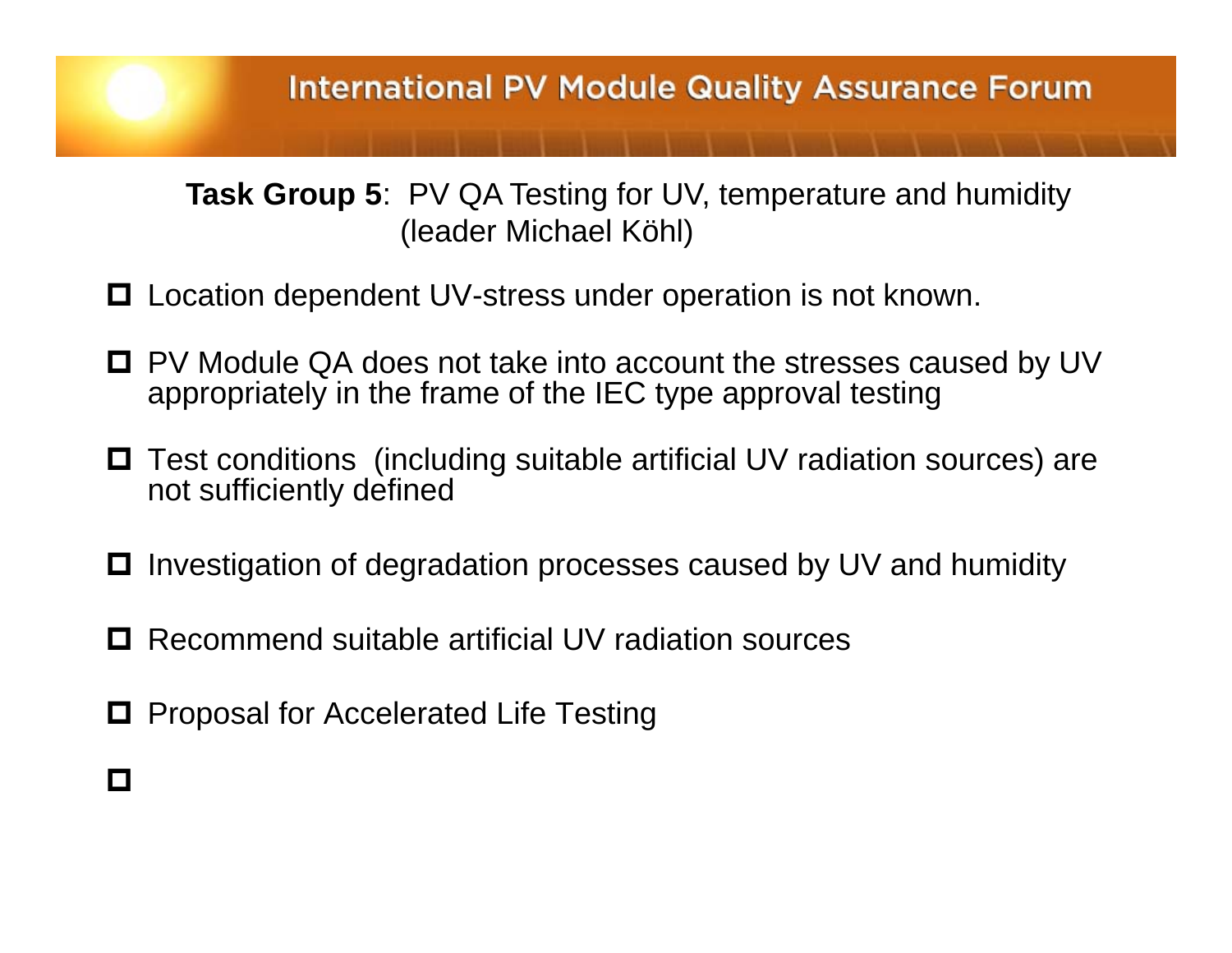**Task Group 6**: Communication of PV QA ratings to the community (leader David Williams)

#### **Proposed scope**:

This group will discuss how to best communicate with PV customers, including financial investors, insurance companies, PV owners, etc.. The group can facilitate discussion between this broad spectrum of people and the engineers who are designing the tests. As the other task groups recommend test methods and the associated test results, this group will review these to confirm that the presentation of the results is in a format that is easily understood by the people wishing to access this information. This group may also proactively bring requests to the other groups regarding information that PV customers/investors are asking for